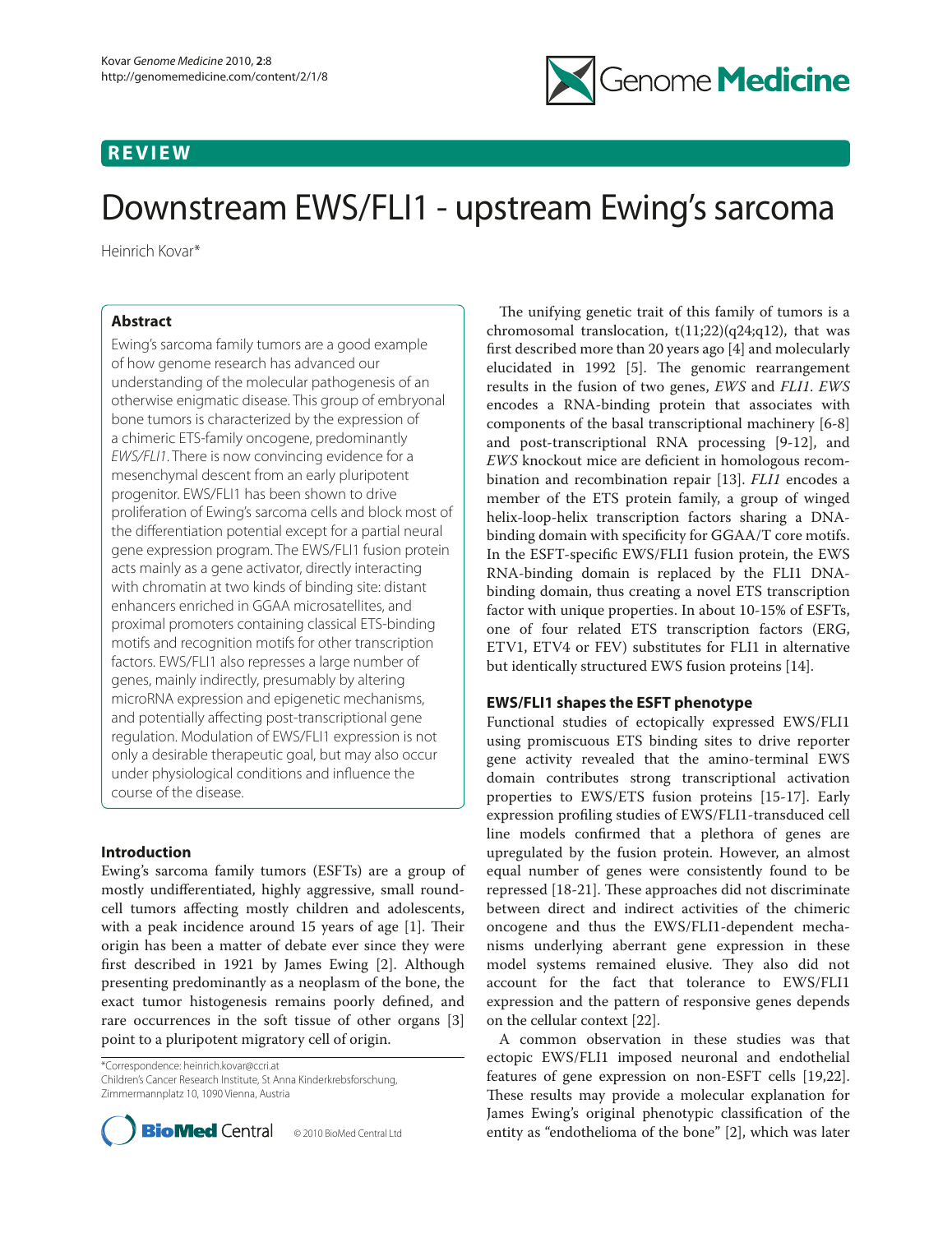supported by ultrastructural findings in the 1970s and 1980s. It also provides a mechanistic foundation for the prevailing immunohistochemistry-based view of the 1990s of a neuroectodermal origin of the disease, which was strengthened by anecdotal reports about chemotherapy- or experimentally-induced neural differentiation of ESFT cells.

## **Mesenchymal origin of ESFT and the EWS/FLI1 signature**

The profiling data obtained from models that ectopically express EWS/FLI1 have suggested that partial endothelial and neural differentiation are a consequence of the transcriptional activity of the fusion oncogene, largely independent of the histological background. This hypothesis obtained support when it became possible to modulate endogenous EWS/FLI1 expression in ESFT cells by means of RNA interference.

Among studies that used this approach, two investigations also considered gene expression of primary ESFTs in comparison with a series of normal human tissues and arrived at a similar conclusion: the tissue whose expression is most similar to that shown by ESFTs when EWS/ FLI1 is turned off is mesenchymal progenitor cells (MPCs) [23,24]. Tirode *et al.* [24] demonstrated that although ESFT cells are blocked in their differentiation potential towards adipogenic and osteogenic lineages, they regain pluripotency upon long-term inhibition of EWS/FLI1 expression. This finding is consistent with earlier experimental results that demonstrated the blockage of mesenchymal differentiation potential of EWS/ FLI1-transformed MPCs [25] and the acquisition of ESFT-like gene expression and tumorigenic properties of these cells in mice [26,27]. Kauer and colleagues [23] demonstrated that, when MPCs are chosen as a reference tissue, most differences in gene expression of ESFTs are caused by the expression of EWS/FLI1, with few exceptions. On the basis of this comparison, an ESFT-specific EWS/FLI1 gene expression signature was obtained. At a significance level of  $P = 0.1$ , 344 and 237 genes were found to be up- and down-regulated by the fusion oncogene, respectively. Interestingly, only a third of EWS/ FLI1-induced genes and a fifth of the repressed genes from this single-platform analysis overlapped with a signature previously published by Hancock *et al*. [28], which was based on a meta-analysis of EWS/FLI1 dependent gene expression in various models and analyzed on various expression-profiling platforms. Although there was a strong overall overlap in the gene lists affected by EWS/FLI1, about 80% of the EWS/FLI1 signature genes in the earlier study [28] did not achieve the significance threshold of the Kauer analysis [23], and 70% of the Kauer signature [23] was not found to be significant in the Hancock dataset [28]. This discrepancy is probably due to the use of different reference tissues, given that the Hancock study [28] compared ESFTspecific gene expression with the mean of many tissues. This corroborates the importance of considering the influence of the cellular background in the interpretation of EWS/FLI1 target gene studies. It also highlights the necessity of choosing an adequate reference tissue for target validation in primary ESFT.

With an incidence of 1.3 per million population, ESFTs are rare tumors [29]. Diagnostic samples are most frequently obtained by fine needle biopsy and, therefore, adequate materials for genomic studies are often difficult to obtain. However, the establishment of a reliable gene expression signature for ESFT and the validation of robustly EWS/FLI1-regulated genes require the analysis of large cohorts of primary tumors from untreated patients on a single analysis platform. Such series are not common within a single institution. So far there are only four expression datasets from comparable screening platforms (Affymetrix HGU-133-A and HGU-133-PLUS2) publicly available, together comprising almost 100 tumors [24,30-32]. These data are a valuable resource for target validation studies. However, only two of these datasets are linked to clinical parameters [31,32]; one has been used to define a prognostic signature suggesting a role for the glutathione metabolic pathway in chemotherapy resistance [32]. This and similar future studies will require independent confirmation on clinically wellannotated tumors from large, uniformly treated patient cohorts. Thus, the field of ESFT research is likely to profit tremendously from the ongoing multicentric European and Children's Oncology Group clinical trials being successful in generating and depositing gene expression data linked to stage and outcome information on their patient cohorts in publicly accessible data banks.

## **A role for EWS/FLI1 in post-transcriptional gene regulation?**

Ideally, ESFT gene expression data banks should also contain raw data from analyses on exon arrays to account for variations in alternative splicing and/or promoter usage. Previous experimental studies have demonstrated that EWS/FLI1 can affect 5' splice site selection *in vitro* [33], and the first example of EWS/FLI1-dependent transcription-coupled alternative splicing in ESFT was described for its direct target gene cyclin D1 [9,34]. This finding was not unexpected given the multiple interactions of the fusion oncogene with components of the splicing machinery inherited from the parental EWS protein [35-37]. Given that the FLI1 DNA-binding domain recruits these factors to its chromatin targets through interaction with the EWS amino-terminal domain, it is likely that the number of alternatively spliced tumorspecific EWS/FLI1 targets identified will increase as soon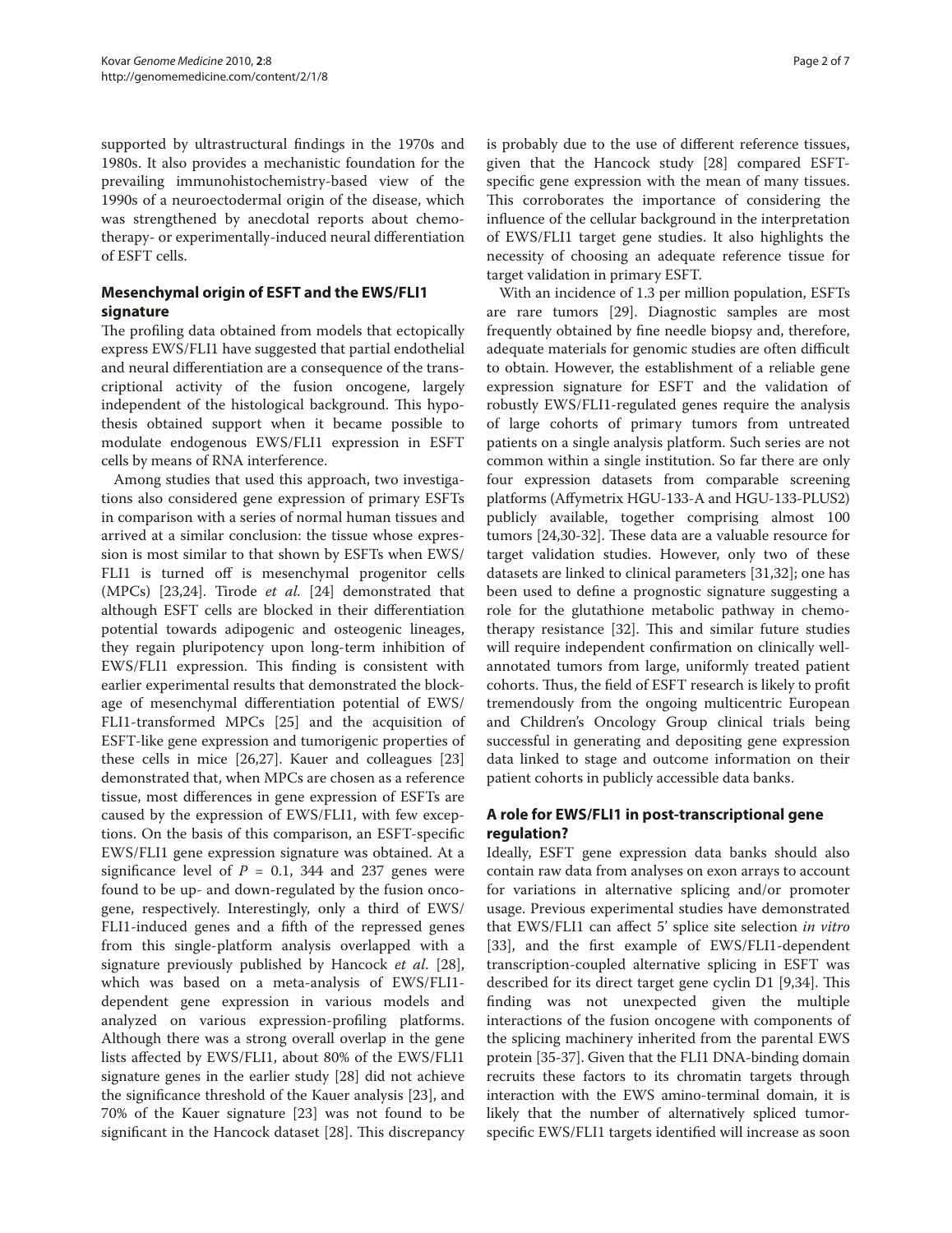as comprehensive exon expression data become available. Even more information about the abundance, identity and structure of ESFT-specific mRNA and non-coding RNA species will be gained upon application of nextgeneration sequencing technology to the analysis of the ESFT transcriptome. Exon-based analysis will shed light on the poorly understood link between transcriptional and post-transcriptional control of gene regulation by EWS/FLI1.

## **Lessons from the analysis of EWS/FLI1 chromatin interactions**

So far, the use of next-generation sequencing for the analysis of EWS/FLI1 binding regions in the ESFT chromatin has yielded surprising results: whereas previous chromatin immunoprecipitation (ChIP) studies followed by gene-specific PCR (ChIP-PCR) identified EWS/FLI1 binding in proximal promoter and intronic regions of specific targets, including *TNC* [38], *Id2*, *cMYC*, *CCND1* and *TGFBR2* [39], *CDKN1A* [40], *IGFBP3* [41], *PTPL1* [42], *STYXL1* [43], *AURKA* and *AURKB* [44], *GLI1* [45] and *EZH2* [46], the first published nextgeneration sequencing study of genomic DNA recovered by ChIP (ChIP-seq) using a FLI1-specific antibody detected EWS/FLI1 binding sites in ESFT chromatin predominantly far away from the transcriptional start sites of genes, with a mean distance of 242 kb and up to 3 Mb [47]. More than half of the EWS/FLI1 binding sites were localized to intergenic regions. Strikingly, 104 of 246 identified binding regions consisted of microsatellites comprising three or more GGAA repeats, the core ETS binding motif [47]. This result was consistent with previous ChIP-chip (hybridization of ChIP products to DNA microarrays) results obtained with the same antibody, which also identified GGAA microsatellites as highly over-represented among EWS/FLI1 binding regions [48].

The authors of the two studies [47,48] attempted to functionally validate the potential transcription enhancing activity of GGAA microsatellites in response to EWS/ FLI1 by testing multimers of the GGAA core motif in luciferase reporter assays [49]. The discovery that GGAA microsatellites are associated with EWS/FLI1 protein in ESFT chromatin and have the potential to drive gene transcription when directly fused to a minimal promoter in *in vitro* assays was a new and exciting addition to a growing body of evidence supporting the idea that sequences previously considered as genomic 'junk' might indeed have important functions [50]. The question remains whether binding to these elements in the chromatin context is sufficient to activate gene transcription from a distance of several hundred kilobases, and whether this is the predominant mode of aberrant gene regulation by the oncogene in ESFT. Functional proof that the observed EWS/FLI1 binding to such microsatellites affects gene regulation *in vivo* requires testing of endogenous gene activity following targeted deletion of the respective microsatellite from the genomic region in living cells. Furthermore, the identification of genes regulated by this putative 'enhancer-type' mechanism is complicated by the fact that a majority of EWS/FLI1 binding GGAA microsatellites localize to intergenic regions and cannot be assigned to specific genes. Therefore, the functional impact of this observation remains to be defined.

When comparing gene expression signatures of EWS/ FLI1 with the published ChIP-chip and ChIP-seq results, less than 10% of EWS/FLI1-regulated genes were found to be binding targets by these methods [23], suggesting that either the vast majority of EWS/FLI1-responsive genes are indirectly regulated or a large number of direct EWS/FLI1 targets were missed. From a mechanistic point of view, repetitive DNA sequences with high GGAA content may be high affinity binding sites for the chimeric ETS transcription factor and, therefore, ChIP-based identification procedures may selectively enrich for these genomic regions. In fact, an unpublished ChIP-seq analysis (Bilke S, Kauer M, Kovar H, Meltzer P, personal communication), which increases the number of sequencing reads for EWS/FLI1 more than 30-fold over the previously published Guillon *et al*. study [47], identified almost equal amounts of EWS/FLI1 binding sites close to transcriptional start sites of genes and in intragenic regions (over 4 kb from the TSS). Importantly, all previously identified (microsatellite) binding regions were also found. Given that, in this study (Bilke *et al*., personal communication), the number of binding regions increased with the number of sequencing runs performed, and several previously identified direct EWS/ FLI1 target promoters were recovered only with increasing runs, it is possible, although unproven, that promoter hits harboring only few ETS binding motifs be lowaffinity binding sites for the fusion oncogene, whereas GGAA microsatellites are more strongly bound.

## **Mechanisms of EWS/FLI1-driven gene regulation and functions**

Direct binding of EWS/FLI1 to proximal promoter regions has been inferred from the *in silico* analysis of upstream regulatory regions of EWS/FLI1 signature genes, which were found to be significantly enriched in *bona fide* ETS binding motifs [23]. Unpublished kinetic studies of gene expression on inducible EWS/FLI1 knockdown in ESFT cell lines (Kauer M, Schwentner R, Walker RL, Meltzer P, Kovar H, personal communication) have revealed that CGGAAT motifs are particularly enriched in early down-regulated genes, identifying them as candidates for being directly activated by EWS/FLI1. Interestingly, upon EWS/FLI1 knockdown, this group of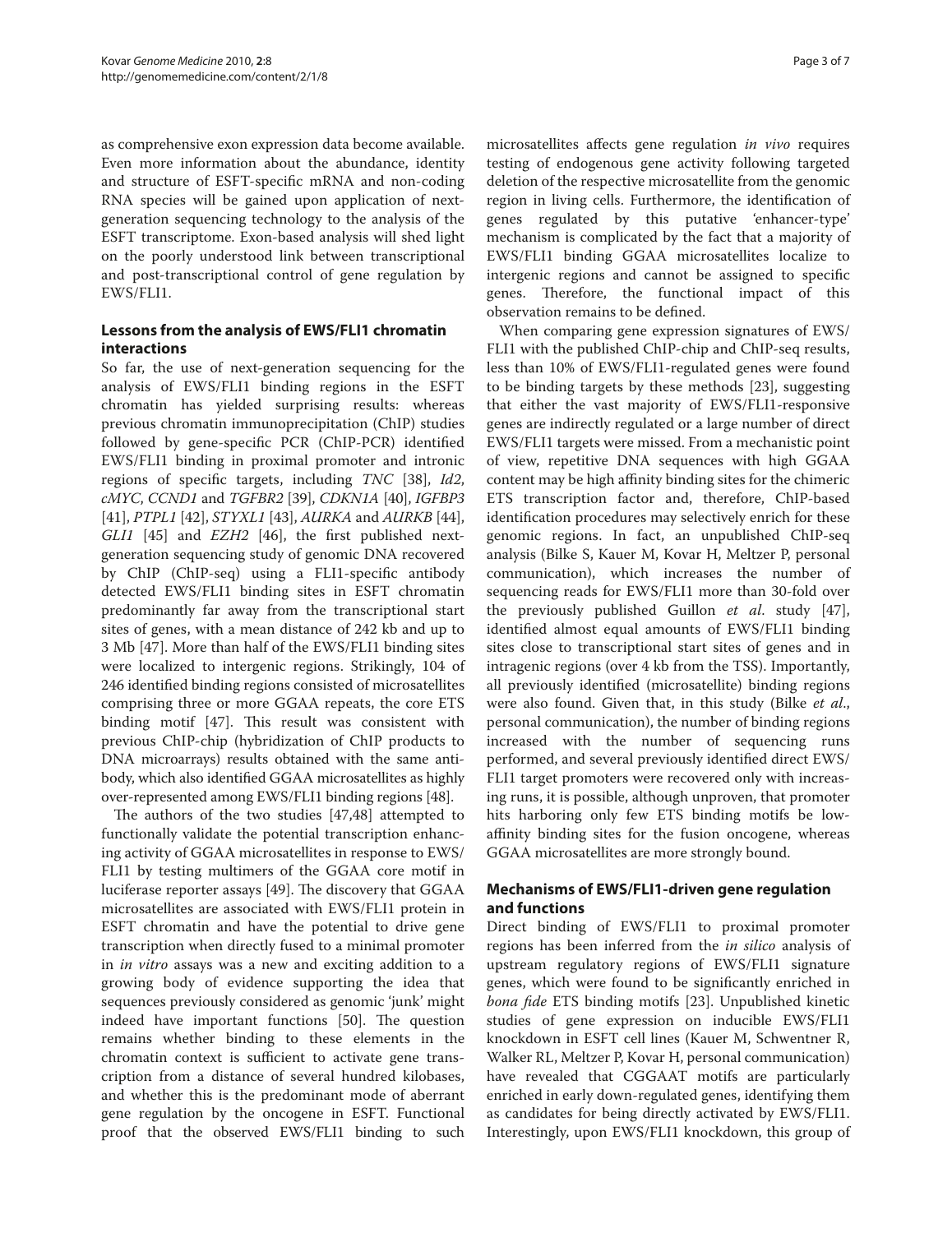early down-regulated genes showed co-enrichment of binding motifs for the transcription factors E2F, NRF1 and NFY, suggesting transcription factor cooperation in EWS/FLI1-driven gene activation; this remains to be experimentally tested [23]. In addition, the ChIP-seq study by Guillon *et al*. [47] identified frequent occurrence of combinations of two ETS binding sites in non-microsatellite EWS/FLI1 binding regions, providing the first evidence that the chimeric oncoprotein might activate gene transcription from at least some promoters as a homo- or heterodimer with other ETS transcription factors.

In contrast, EWS/FLI1-repressed genes did not show any enrichment of ETS binding motifs in the *in silico* analysis [23] or in the ChIP-seq study [47]. Instead, binding motifs for a large number of other transcription factors were identified in the upstream regulatory regions of these genes [23]. These results suggest that the mechanism of EWS/FLI1-mediated gene repression is indirect.

One such mechanism has been identified that involves the EWS/FLI1-activated gene *NKX2.2*, which encodes a dual-function homeodomain transcription factor [51]. NKX2.2 transcriptional repression functions through recruitment of Groucho-family corepressors. Following knockdown of endogenous NKX2.2 expression in ESFT cell lines, constructs lacking the transactivation domain but retaining the DNA binding and the transcriptional repression domains were able to rescue anchorageindependent growth. About half of 159 NKX2.2-downregulated genes overlapped with EWS/FLI1-repressed genes in ESFT cell lines [51].

Another intriguing mode of EWS/FLI1-induced gene repression may involve epigenetic mechanisms because several genes that encode histone-modifying enzymes are among EWS/FLI1-activated targets. One of them, the histone methyl transferase Enhancer of Zeste homolog 2 (EZH2) gene, has only recently been confirmed [46]. EZH2, as the enzymatic subunit of the polycomb PRC2 complex, methylates histone H3 Lys27, thereby mediating gene silencing. Silencing of EZH2 in ESFT cells resulted in a generalized loss of methylation on H3 Lys27 as well as an increase in H3 acetylation, leading to gene activation [52].

Other mechanisms of gene repression mediated by EWS/FLI1 may emerge from the identification of micro-RNAs (miRNAs) regulated by EWS/FLI1 in ESFTs. Our own preliminary data suggest about 30 miRNAs that are both modulated in response to EWS/FLI1 knockdown in several ESFT cell lines and aberrantly expressed in primary ESFTs when compared with MPCs. However, to fully appreciate the role of these miRNAs in ESFTspecific gene expression, large-scale proteomic data for ESFTs will be required, because most miRNAs are thought to affect protein translation rather than mRNA levels.

The gene sets repressed and activated by EWS/FLI1 differ not only in the mechanisms of regulation by the chimeric oncogene, but also in their biological consequences. Functional annotation of the EWS/FLI1 signature genes revealed that activated genes are predominantly involved in growth-related functions, including proliferation and energy metabolism, consistent with an enrichment of sites for the cell-cycle-promoting transcription factor E2F in EWS/FLI1-induced genes and with the fast growth of ESFTs. In contrast, the functions of EWS/FLI1-repressed genes include developmental and signaling processes [23]. These results are consistent with the highly undifferentiated phenotype of ESFT cells and their inability to differentiate in response to adipogenic and osteogenic stimuli.

Thus, EWS/FLI1 combines in a single molecule two key functions of oncogenic transformation - activated proliferation and differentiation arrest - by different mechanisms. Is this a sufficient condition to trigger malignant transformation and tumorigenicity of the ESFT precursor cell?

#### **Second hit mutations in the development of ESFT**

Riggi *et al.* [26] introduced *EWS/FLI1* as a single oncogene in MPCs from C57BL/6mice and transplanted them subcutaneously into severe combined immunodeficiency (SCID) mice, which lack an immune system; this resulted in rapid (within 6 weeks) tumor formation. This finding suggests that, in mice, no other mutations may be required for EWS/FLI1-induced tumorigenesis. In contrast, although it has been shown that EWS/FLI1 (and also EWS/ERG) transgenic mice can develop neoplasms without additional impairment of the tumor suppressor p53, latencies were extremely long [53-55]. Similarly, although introduction of EWS/FLI1 into human MPCs resulted in a small round-cell phenotype and a transcriptional profile similar to ESFTs, these cells were not fully transformed, retained their ability to differentiate toward the chondrocytic, osteocytic and adipocytic lineages, and did not form tumors in mice [27]. These results may suggest that, in humans, additional genetic events other than EWS/FLI1 are required to cause tumorigenesis.

Although it has been known for a long time that the number of chromosomal aberrations in ESFT is usually small, a recent cytogenetic study [56] and the only published array comparative genome hybridization study [57] both identified both numerical and structural secondary aberrations in about 80% of patients. Consistent with earlier studies [58,59], the predominant numerical aberrations were trisomies 8 and 12, which were seen in about half and a third of patients, respectively, as well as gains of chromosomes 2 and 1q. So far, no candidate aberrantly expressed or mutated genes on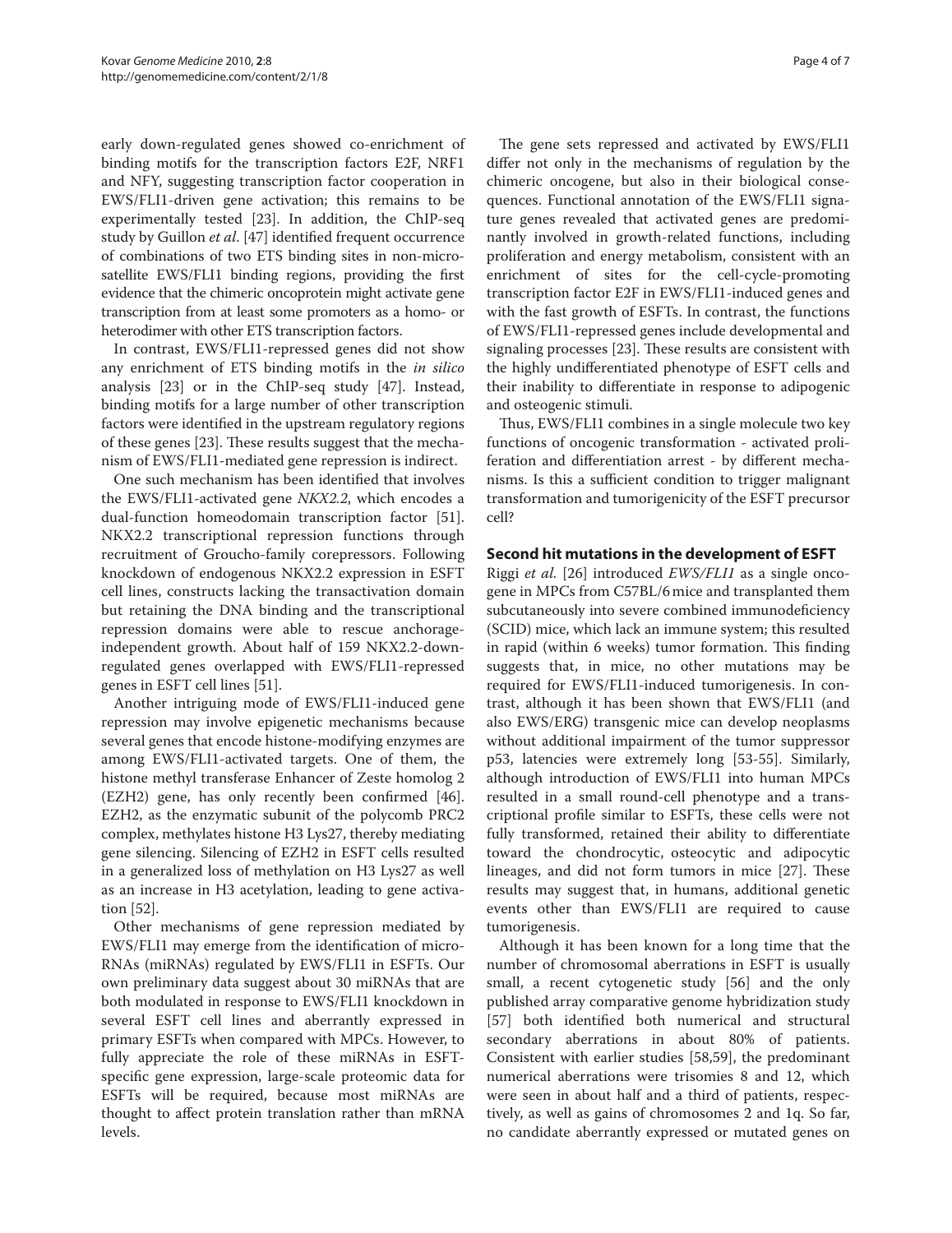these chromosomes have been identified. However, the first study that used ChIP to identify EWS/FLI1 target genes on a genome-wide scale found an enrichment of EWS/FLI1-activated genes on chromosome 8, suggesting that trisomy may further increase gene dosage of these targets [43]. Structural aberrations consisted mainly of losses at 1p36, 9p21, 16q2 and 17p13, suggesting the involvement of tumor-suppressor genes in these regions. Copy-number alterations at 9p21 and 17p13 have been associated with loss of the tumor-suppressor gene *INK4A* and mutations in *p53* at frequencies of approximately 25% and less than 10%, respectively (for a review, see [60]). Potential tumor suppressors involved in ESFT pathogenesis on chromosomes 1p36 and 16q remain to be defined.

#### **Conclusions**

Although the histogenetic origin of ESFTs and the mechanisms of EWS/FLI1-driven oncogenesis have started to crystallize from the genomic studies performed on ESFTs so far, many questions remain, posing a challenge for future therapeutic exploitation.

Although EWS/FLI1 was found to be the major driver of ESFT oncogenesis, genetic and environmental factors influencing EWS/FLI1 levels and activity remain to be identified. Relevant small nucleotide or copy-number polymorphisms may be discovered in genome-wide association studies, and these might ultimately require a community effort to be successful. With respect to environmental factors, a recent unpublished study (Aryee DNT, Niedan S, Kauer M, Schwentner R, Bennani-Baiti IM, Ban J, Muehlbacher K, Kreppel M, Walker RL, Meltzer P, Poremba C, Kofler R, Kovar H, personal communication) demonstrated that ESFTs are frequently hypoxic in patients and that *in vitro* low oxygen modulates EWS/FLI1 protein levels and the expression of signature genes in ESFT cell lines in a manner dependent on the transcription factor hypoxia-inducible factor 1 (HIF-1 $\alpha$ ). EWS/FLI1 has also been demonstrated to be post translationally modified by phosphorylation [61], and addition of N-acetylglucosamine (GlcNAc) affects the transcriptional activity of the fusion protein [62]. Therefore, pharmacological inhibitors of enzymes responsible for these modifications, such as glutamine analogs that inhibit UDP-GlcNAc biosynthesis, may hold promise as intriguing additions to current polychemotherapy of ESFT [62]. However, the upstream signaling pathways responsible for post-translational modifications of EWS/FLI1 have not yet been defined.

It is intriguing to speculate that microenvironmental factors might influence EWS/FLI1 expression or activity in the tumor tissue directly, via translational (miRNAs) or post-translational mechanisms, or indirectly, via modulation of cooperating transcription factors. Such

factors may affect tumor aggressiveness and prognosis and have a role in therapy resistance and relapse. The lack of knowledge about these *in vivo* factors may be the reason why a drug (cytarabine) that modulates EWS-FLI1 protein levels *in vitro*, as shown by a small compound screen based on EWS/FLI1 signatures, has so far failed to show any significant therapeutic activity against ESFTs in patients [63,64]. Thus, further genomic studies, particularly on large cohorts of clinically wellannotated primary tumors, and also post-genomic investigations on signaling pathways in ESFT, are warranted to appreciate the impact of genetic and microenvironmental variations. Ultimately, the emerging knowledge may be translated into a better staging of the disease and the development of new drugs interfering with EWS/FLI1 activity and consequently tumor growth.

#### **Abbreviations**

ChIP, chromatin immunoprecipitation; ChIP-chip, chromatin immunoprecipitation with subsequent hybridization to DNA arrays; ChIP-seq, chromatin immunoprecipitation with subsequent massively parallel sequencing of ChIP products; ESFTs, Ewing's sarcoma family tumors; GlcNAc, *N*-acetylglucosamine; miRNA, microRNA; MPCs, mesenchymal progenitor cells.

#### **Competing interests**

The author declares that he has no competing interests.

#### **Author contribution**

HK drafted the manuscript.

#### **Acknowledgements**

I thank S Bilke, P Meltzer, M Kauer and D Aryee for giving permission to refer to their so-far unpublished results.

#### Published: 28 January 2010

#### **References**

- Bernstein M, Kovar H, Paulussen M, Randall RL, Schuck A, Teot LA, Juergens H: Ewing's sarcoma family of tumors: current management. *Oncologist* 2006, 11:503-519.
- 2. Ewing J: Diffuse endothelioma of bone. *Proc NY Pathol Soc* 1921, 21:17-24.
- 3. Kovar H: Ewing's sarcoma and peripheral primitive neuroectodermal tumors after their genetic union. *Curr Opin Oncol* 1998, 10:334-342.
- 4. Turc Carel C, Aurias A, Mugneret F, Lizard S, Sidaner I, Volk C, Thiery JP, Olschwang S, Philip I, Berger MP, Philip T, Lenoir GM, Mazabraud A: Chromosomes in Ewing's sarcoma. I. An evaluation of 85 cases of remarkable consistency of t(11;22)(q24;q12). *Cancer Genet Cytogenet* 1988, 32:229-238.
- 5. Delattre O, Zucman J, Plougastel B, Desmaze C, Melot T, Peter M, Kovar H, Joubert I, De Jong P, Rouleau G: Gene fusion with an ETS DNA-binding domain caused by chromosome translocation in human tumours. *Nature*  1992, 359:162-165.
- 6. Araya N, Hirota K, Shimamoto Y, Miyagishi M, Yoshida E, Ishida J, Kaneko S, Kaneko M, Nakajima T, Fukamizu A: Cooperative interaction of EWS with CREB-binding protein selectively activates hepatocyte nuclear factor 4-mediated transcription. *J Biol Chem* 2003, 278:5427-5432.
- 7. Bertolotti A, Melot T, Acker J, Vigneron M, Delattre O, Tora L: EWS, but not EWS-FLI-1, is associated with both TFIID and RNA polymerase II: interactions between two members of the TET family, EWS and hTAFII68, and subunits of TFIID and RNA polymerase II complexes. *Mol Cell Biol* 1998, 18:1489-1497.
- 8. Lee J, Rhee BK, Bae GY, Han YM, Kim J: Stimulation of Oct-4 activity by Ewing's sarcoma protein. *Stem Cells* 2005, 23:738-751.
- 9. Sanchez G, Bittencourt D, Laud K, Barbier J, Delattre O, Auboeuf D, Dutertre M: Alteration of cyclin D1 transcript elongation by a mutated transcription factor up-regulates the oncogenic D1b splice isoform in cancer. *Proc Natl*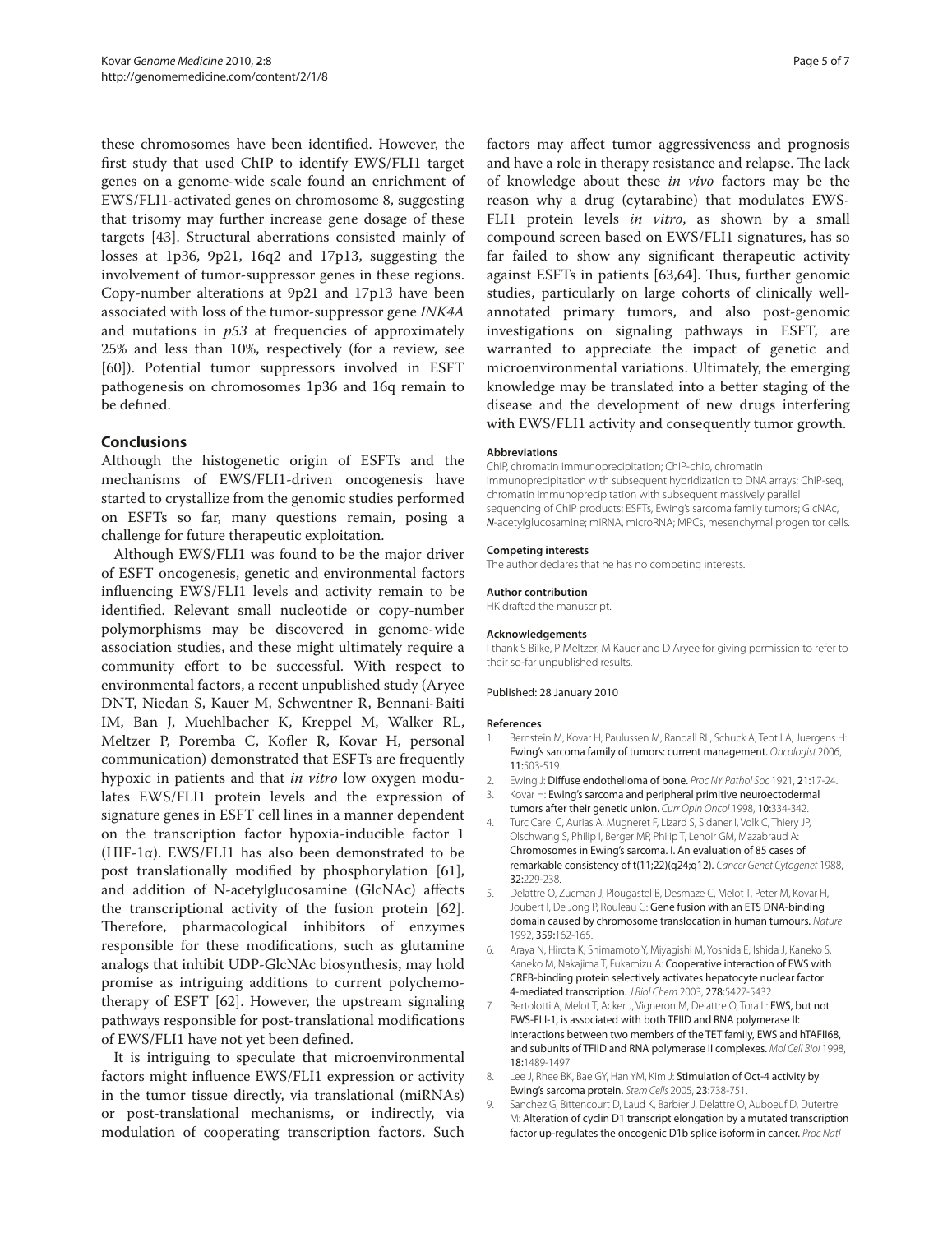*Acad Sci USA* 2008, 105:6004-6009.

- 10. Spahn L, Petermann R, Siligan C, Schmid JA, Aryee DN, Kovar H: Interaction of the EWS NH2 terminus with BARD1 links the Ewing's sarcoma gene to a common tumor suppressor pathway. *Cancer Res* 2002, 62:4583-4587.
- 11. Pahlich S, Quero L, Roschitzki B, Leemann-Zakaryan RP, Gehring H: Analysis of Ewing sarcoma (EWS)-binding proteins: interaction with hnRNP M, U, and RNA-helicases p68/72 within protein-RNA complexes. *J Proteome Res* 2009, 8:4455-4465.
- 12. Erkizan HV, Kong Y, Merchant M, Schlottmann S, Barber-Rotenberg JS, Yuan L, Abaan OD, Chou TH, Dakshanamurthy S, Brown ML, Uren A, Toretsky JA: A small molecule blocking oncogenic protein EWS-FLI1 interaction with RNA helicase A inhibits growth of Ewing's sarcoma. *Nat Med* 2009, 15:750-756.
- 13. Li H, Watford W, Li C, Parmelee A, Bryant MA, Deng C, O'Shea J, Lee SB: Ewing sarcoma gene EWS is essential for meiosis and B lymphocyte development. *J Clin Invest* 2007, 117:1314-1323.
- 14. Wang L, Bhargava R, Zheng T, Wexler L, Collins MH, Roulston D, Ladanyi M: Undifferentiated small round cell sarcomas with rare EWS gene fusions: identification of a novel EWS-SP3 fusion and of additional cases with the EWS-ETV1 and EWS-FEV fusions. *J Mol Diagn* 2007, 9:498-509.
- Bailly RA, Bosselut R, Zucman J, Cormier F, Delattre O, Roussel M, Thomas G, Ghysdael J: DNA-binding and transcriptional activation properties of the EWS- FLI-1 fusion protein resulting from the t(11;22) translocation in Ewing sarcoma. *Mol Cell Biol* 1994, 14:3230-3241.
- 16. May WA, Gishizky ML, Lessnick SL, Lunsford LB, Lewis BC, Delattre O, Zucman J, Thomas G, Denny CT: Ewing sarcoma 11;22 translocation produces a chimeric transcription factor that requires the DNA-binding domain encoded by FLI1 for transformation. *Proc Natl Acad Sci USA* 1993, 90:5752-5756.
- 17. Ohno T, Rao VN, Reddy ES: EWS/Fli-1 chimeric protein is a transcriptional activator. *Cancer Res* 1993, 53:5859-5863.
- 18. Braun BS, Frieden R, Lessnick SL, May WA, Denny CT: Identification of target genes for the Ewing's sarcoma EWS/FLI fusion protein by representational difference analysis. *Mol Cell Biol* 1995, 15:4623-4630.
- 19. Hu-Lieskovan S, Zhang J, Wu L, Shimada H, Schofield DE, Triche TJ: EWS-FLI1 fusion protein up-regulates critical genes in neural crest development and is responsible for the observed phenotype of Ewing's family of tumors. *Cancer Res* 2005, 65:4633-4644.
- 20. Lessnick SL, Dacwag CS, Golub TR: The Ewing's sarcoma oncoprotein EWS/FLI induces a p53-dependent growth arrest in primary human fibroblasts. *Cancer Cell* 2002, 1:393-401.
- 21. Rorie CJ, Thomas VD, Chen P, Pierce HH, O'Bryan JP, Weissman BE: The Ews/Fli-1 fusion gene switches the differentiation program of neuroblastomas to ewing sarcoma/peripheral primitive neuroectodermal tumors. *Cancer Res* 2004, 64:1266-1277.
- 22. Teitell MA, Thompson AD, Sorensen PH, Shimada H, Triche TJ, Denny CT: EWS/ETS fusion genes induce epithelial and neuroectodermal differentiation in NIH 3T3 fibroblasts. *Lab Invest* 1999, 79:1535-1543.
- 23. Kauer M, Ban J, Kofler R, Walker B, Davis S, Meltzer P, Kovar H: A molecular function map of Ewing's sarcoma. *PLoS ONE* 2009, 4:e5415.
- 24. Tirode F, Laud-Duval K, Prieur A, Delorme B, Charbord P, Delattre O: Mesenchymal stem cell features of Ewing tumors. *Cancer Cell* 2007, 11:421-429.
- 25. Torchia EC, Jaishankar S, Baker SJ: Ewing tumor fusion proteins block the differentiation of pluripotent marrow stromal cells. *Cancer Res* 2003, 63:3464-3468.
- 26. Riggi N, Cironi L, Provero P, Suva ML, Kaloulis K, Garcia-Echeverria C, Hoffmann F, Trumpp A, Stamenkovic I: Development of Ewing's sarcoma from primary bone marrow-derived mesenchymal progenitor cells. *Cancer Res* 2005, 65:11459-11468.
- 27. Riggi N, Suva ML, Suva D, Cironi L, Provero P, Tercier S, Joseph JM, Stehle JC, Baumer K, Kindler V, Stamenkovic I: EWS-FLI-1 expression triggers a Ewing's sarcoma initiation program in primary human mesenchymal stem cells. *Cancer Res* 2008, 68:2176-2185.
- 28. Hancock JD, Lessnick SL: A transcriptional profiling meta-analysis reveals a core EWS-FLI gene expression signature. *Cell Cycle* 2007, 7:250-256.
- 29. Jawad MU, Cheung MC, Min ES, Schneiderbauer MM, Koniaris LG, Scully SP: Ewing sarcoma demonstrates racial disparities in incidence-related and sex-related differences in outcome: an analysis of 1631 cases from the SEER database, 1973-2005. *Cancer* 2009, 115:3526-3536.
- 30. Henderson SR, Guiliano D, Presneau N, McLean S, Frow R, Vujovic S, Anderson

J, Sebire N, Whelan J, Athanasou N, Flanagan AM, Boshoff C: A molecular map of mesenchymal tumors. *Genome Biol* 2005, 6:R76.

- 31. Schaefer KL, Eisenacher M, Braun Y, Brachwitz K, Wai DH, Dirksen U, Lanvers-Kaminsky C, Juergens H, Herrero D, Stegmaier S, Koscielniak E, Eggert A, Nathrath M, Gosheger G, Schneider DT, Bury C, Diallo-Danebrock R, Ottaviano L, Gabbert HE, Poremba C: Microarray analysis of Ewing's sarcoma family of tumours reveals characteristic gene expression signatures associated with metastasis and resistance to chemotherapy. *Eur J Cancer* 2008, 44:699-709.
- 32. Scotlandi K, Remondini D, Castellani G, Manara MC, Nardi F, Cantiani L, Francesconi M, Mercuri M, Caccuri AM, Serra M, Knuutila S, Picci P: Overcoming resistance to conventional drugs in Ewing sarcoma and identification of molecular predictors of outcome. *J Clin Oncol* 2009, 27:2209-2216.
- 33. Knoop LL, Baker SJ: EWS/FLI alters 5'-splice site selection. *J Biol Chem* 2001, 276:22317-22322.
- 34. Sanchez G, Delattre O, Auboeuf D, Dutertre M: Coupled alteration of transcription and splicing by a single oncogene: boosting the effect on cyclin D1 activity. *Cell Cycle* 2008, 7:2299-2305.
- 35. Chansky HA, Hu M, Hickstein DD, Yang L: Oncogenic TLS/ERG and EWS/Fli-1 fusion proteins inhibit RNA splicing mediated by YB-1 protein. *Cancer Res*  2001, 61:3586-3590.
- 36. Deloulme JC, Prichard L, Delattre O, Storm DR: The prooncoprotein EWS binds calmodulin and is phosphorylated by protein kinase C through an IQ domain. *J Biol Chem* 1997, 272:27369-27377.
- 37. Knoop LL, Baker SJ: The splicing factor U1C represses EWS/FLI-mediated transactivation. *J Biol Chem* 2000, 275:24865-24871.
- 38. Watanabe G, Nishimori H, Irifune H, Sasaki Y, Ishida S, Zembutsu H, Tanaka T, Kawaguchi S, Wada T, Hata J, Kusakabe M, Yoshida K, Nakamura Y, Tokino T: Induction of tenascin-C by tumor-specific EWS-ETS fusion genes. *Genes Chromosomes Cancer* 2003, 36:224-232.
- 39. Fukuma M, Okita H, Hata J, Umezawa A: Upregulation of Id2, an oncogenic helix-loop-helix protein, is mediated by the chimeric EWS/ets protein in Ewing sarcoma. *Oncogene* 2003, 22:1-9.
- 40. Nakatani F, Tanaka K, Sakimura R, Matsumoto Y, Matsunobu T, Li X, Hanada M, Okada T, Iwamoto Y: Identification of p21WAF1/CIP1 as a direct target of EWS-Fli1 oncogenic fusion protein. *J Biol Chem* 2003, 278:15105-15115.
- 41. Prieur A, Tirode F, Cohen P, Delattre O: EWS/FLI-1 silencing and gene profiling of Ewing cells reveal downstream oncogenic pathways and a crucial role for repression of insulin-like growth factor binding protein 3. *Mol Cell Biol* 2004, 24:7275-7283.
- 42. Abaan OD, Levenson A, Khan O, Furth PA, Uren A, Toretsky JA: PTPL1 is a direct transcriptional target of EWS-FLI1 and modulates Ewing's sarcoma tumorigenesis. *Oncogene* 2005, 24:2715-2722.
- 43. Siligan C, Ban J, Bachmaier R, Spahn L, Kreppel M, Schaefer KL, Poremba C, Aryee DN, Kovar H: EWS-FLI1 target genes recovered from Ewing's sarcoma chromatin. *Oncogene* 2005, 24:2512-2524.
- 44. Wakahara K, Ohno T, Kimura M, Masuda T, Nozawa S, Dohjima T, Yamamoto T, Nagano A, Kawai G, Matsuhashi A, Saitoh M, Takigami I, Okano Y, Shimizu K: EWS-Fli1 up-regulates expression of the Aurora A and Aurora B kinases. *Mol Cancer Res* 2008, 6:1937-1945.
- 45. Beauchamp E, Bulut G, Abaan O, Chen K, Merchant A, Matsui W, Endo Y, Rubin JS, Toretsky J, Uren A: GLI1 is a direct transcriptional target of EWS-FLI1 oncoprotein. *J Biol Chem* 2009, 284:9074-9082.
- 46. Richter GH, Plehm S, Fasan A, Rossler S, Unland R, Bennani-Baiti IM, Hotfilder M, Lowel D, von Luettichau I, Mossbrugger I, Quintanilla-Martinez L, Kovar H, Staege MS, Muller-Tidow C, Burdach S: EZH2 is a mediator of EWS/FLI1 driven tumor growth and metastasis blocking endothelial and neuroectodermal differentiation. *Proc Natl Acad Sci USA* 2009, 106:5324-5329.
- 47. Guillon N, Tirode F, Boeva V, Zynovyev A, Barillot E, Delattre O: The oncogenic EWS-FLI1 protein binds *in vivo* GGAA microsatellite sequences with potential transcriptional activation function. *PLoS ONE* 2009, 4:e4932.
- 48. Gangwal K, Sankar S, Hollenhorst PC, Kinsey M, Haroldsen SC, Shah AA, Boucher KM, Watkins WS, Jorde LB, Graves BJ, Lessnick SL: Microsatellites as EWS/FLI response elements in Ewing's sarcoma. *Proc Natl Acad Sci USA* 2008, 105:10149-10154.
- 49. Luo W, Gangwal K, Sankar S, Boucher KM, Thomas D, Lessnick SL: GSTM4 is a microsatellite-containing EWS/FLI target involved in Ewing's sarcoma oncogenesis and therapeutic resistance. *Oncogene* 2009, 28:4126-4132.
- 50. Gangwal K, Lessnick SL: Microsatellites are EWS/FLI response elements: genomic "junk" is EWS/FLI's treasure. *Cell Cycle* 2008, 7:3127-3132.
- 51. Owen LA, Kowalewski AA, Lessnick SL: EWS/FLI mediates transcriptional